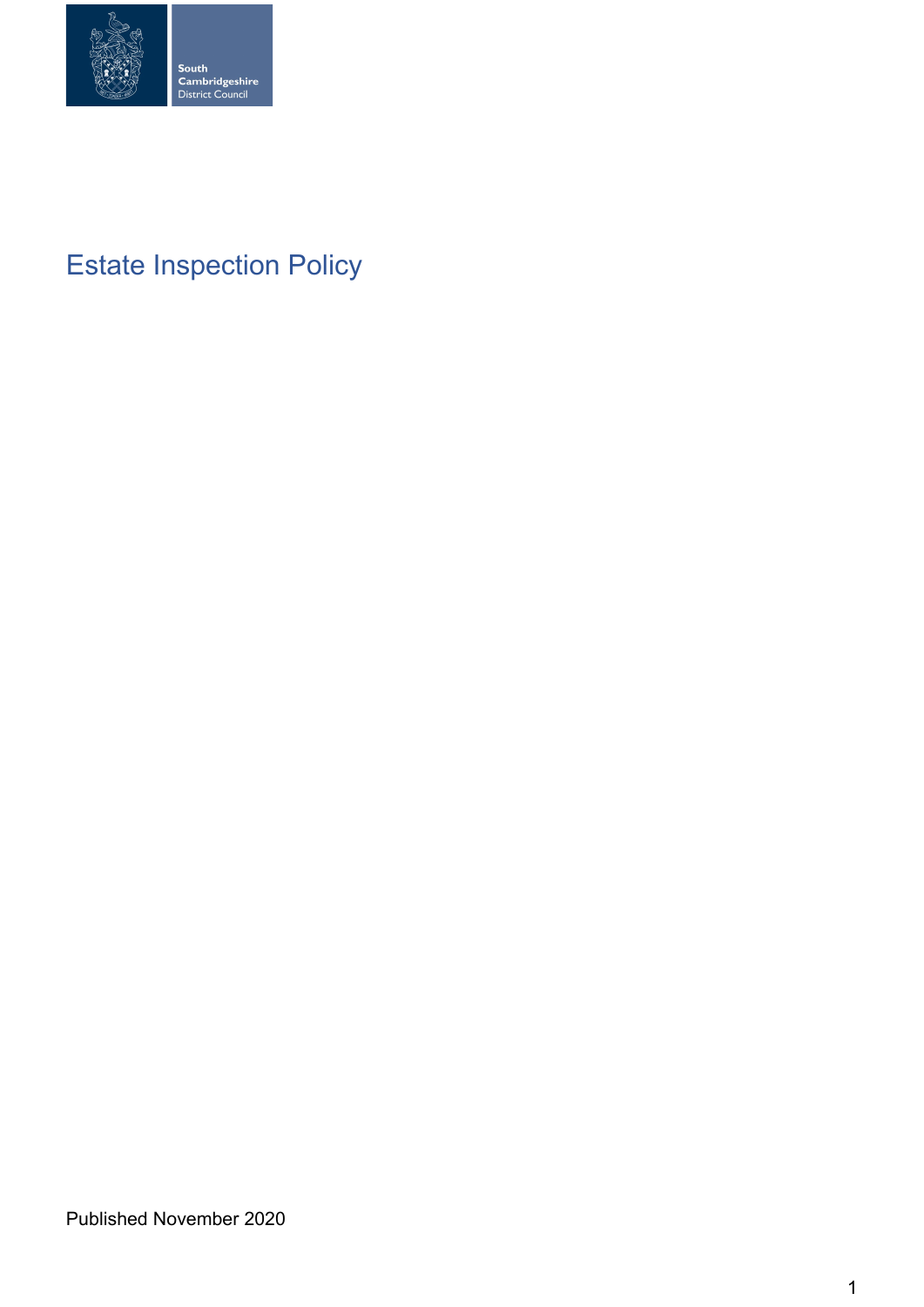

## Contents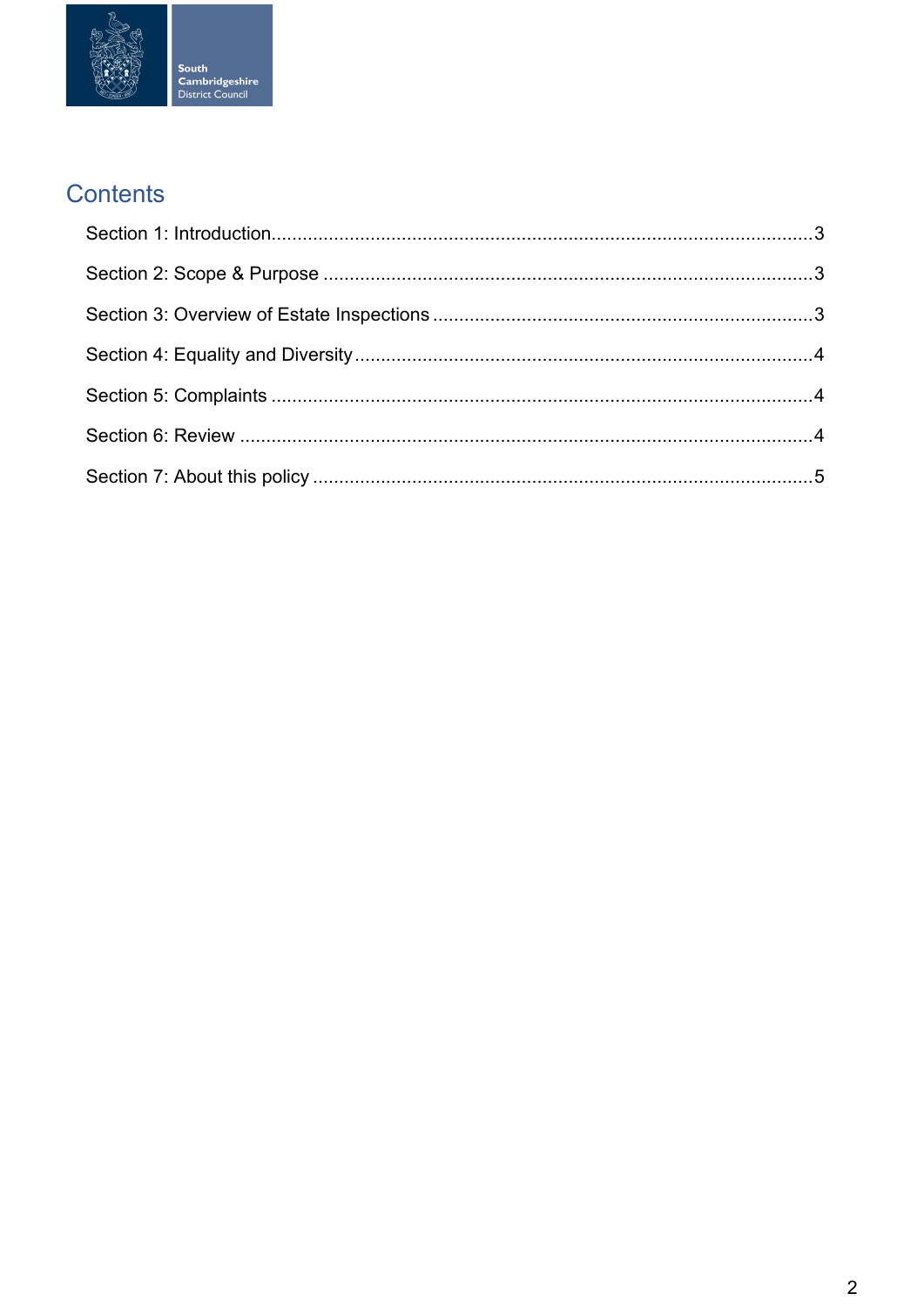

## <span id="page-2-0"></span>Section 1: Introduction

- 1.1 South Cambridgeshire District Council (SCDC) recognises the importance of good environments around our properties and are committed to having a robust estate management policy to maintain good quality areas around our properties and communal areas.
- 1.2 We aim to be proactive in our estate management to meet our 'Grounds Maintenance Service Standards' for the benefit of the whole community.
- 1.3 We will work with other agencies where necessary to provide an effective estate management service.

## <span id="page-2-1"></span>Section 2: Scope & Purpose

- 2.1 This policy applies to all members of staff (permanent or temporary) that are working within the South Cambridgeshire District Council housing department (either as a direct employee or through an agency).
- 2.2 The purpose of this Policy is to outline the Council's approach to estate inspections.

#### <span id="page-2-2"></span>Section 3: Overview of Estate Inspections

- 3.1 It is expected that staff will pick up on any issues they might find around the estates while they are out in the district or while they are speaking to residents in their day to day duties.
- 3.2 An estate inspection will be carried out by each Housing Services Officer (HSO) at least once per month within one of their villages.
- 3.3 The HSO will use the Estate Inspection checklist to identify any areas that need action and take notes to follow up on once the inspection has been completed.
- 3.4 The HSO will organise and carry out formal inspections with tenants at least three times per year. These can be included as one of their monthly inspections outlined in 3.2.
- 3.5 We will look to publish an annual calendar of the formal inspections, including the location and time.
- 3.6 Estate inspections provide a proactive opportunity to pick up any repair or maintenance issues in our housing areas.
- 3.7 The Estate Inspection procedure provides more information on all the areas to be covered in the inspection.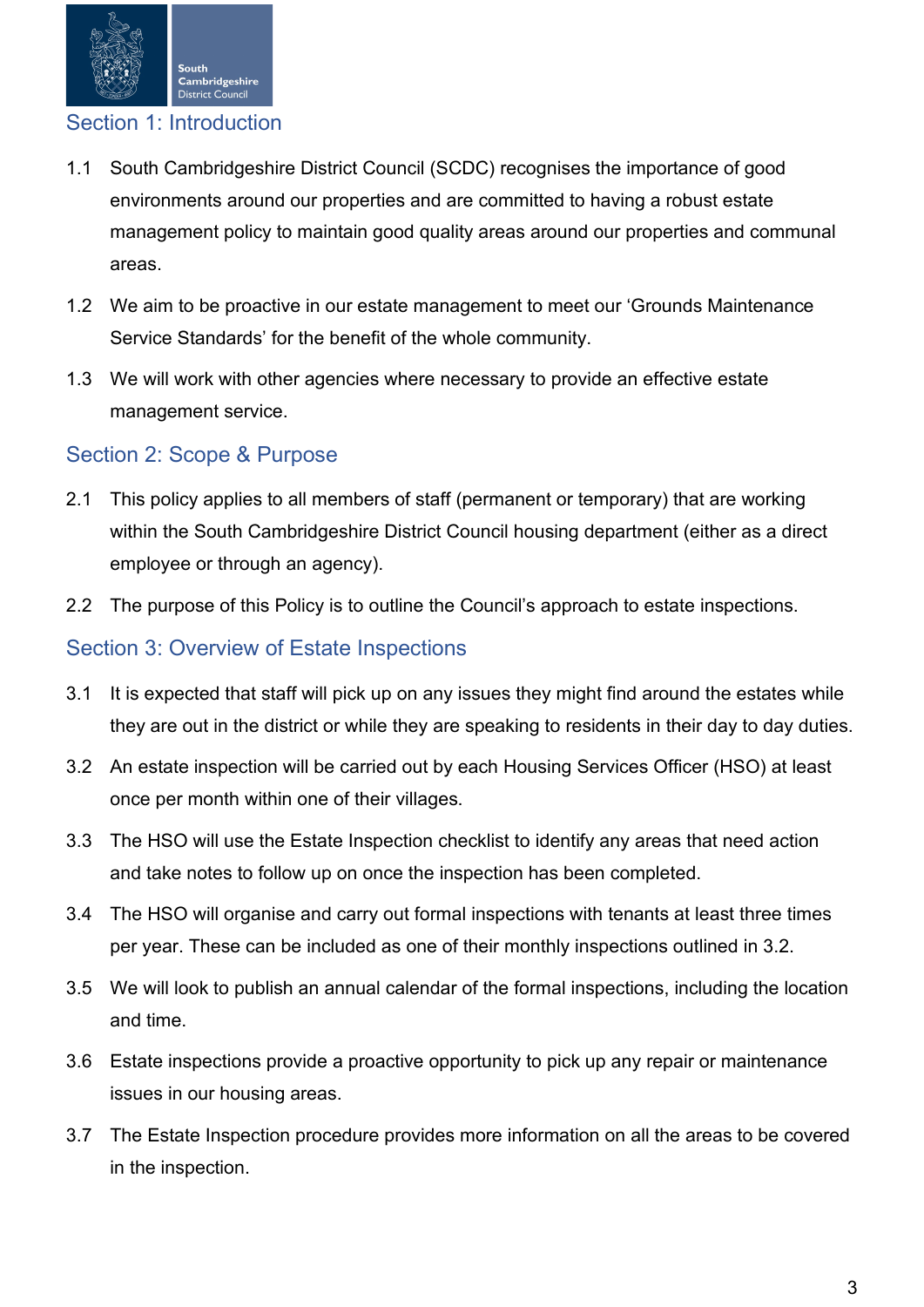

## <span id="page-3-0"></span>Section 4: Equality and Diversity

- 4.1 Equality is about treating individuals fairly, supported by legislation designed to promote equality and eliminate discrimination and harassment. Diversity is about the recognition and valuing of difference for the benefit of the Council and the individual. Equality and diversity are not interchangeable but are interdependent. There is no equality of opportunity if difference is not recognised and valued.
- 4.2 We are committed to identifying, understanding and eliminating all barriers that prevent access to services, information and employment.
- 4.3 As a major employer and provider of services, South Cambridgeshire District Council is committed to actively promoting equality and diversity, and working to combat discrimination across all nine protected characteristics of equality;
	- Age
	- **Disability**
	- Gender Reassignment
	- Marriage and Civil Partnerships
	- Pregnancy and Maternity
	- Race
	- Religion/Belief
	- Sex
	- **Sexual Orientation**
- 4.4 An equality impact assessment has been carried out for this policy.

#### <span id="page-3-1"></span>Section 5: Complaints

- 5.1 Any complaints should be addressed in line with the Housing Department's 'Comments, compliments and complaints' procedure.
- 5.2 An overview of the complaints procedure is available on the [website.](https://www.scambs.gov.uk/housing/housing-complaints-and-compliments/)

## <span id="page-3-2"></span>Section 6: Review

6.1 This policy and its procedures will be reviewed every two years. However, earlier reassessment may be required if there are changes in operations and / or legislation etc.